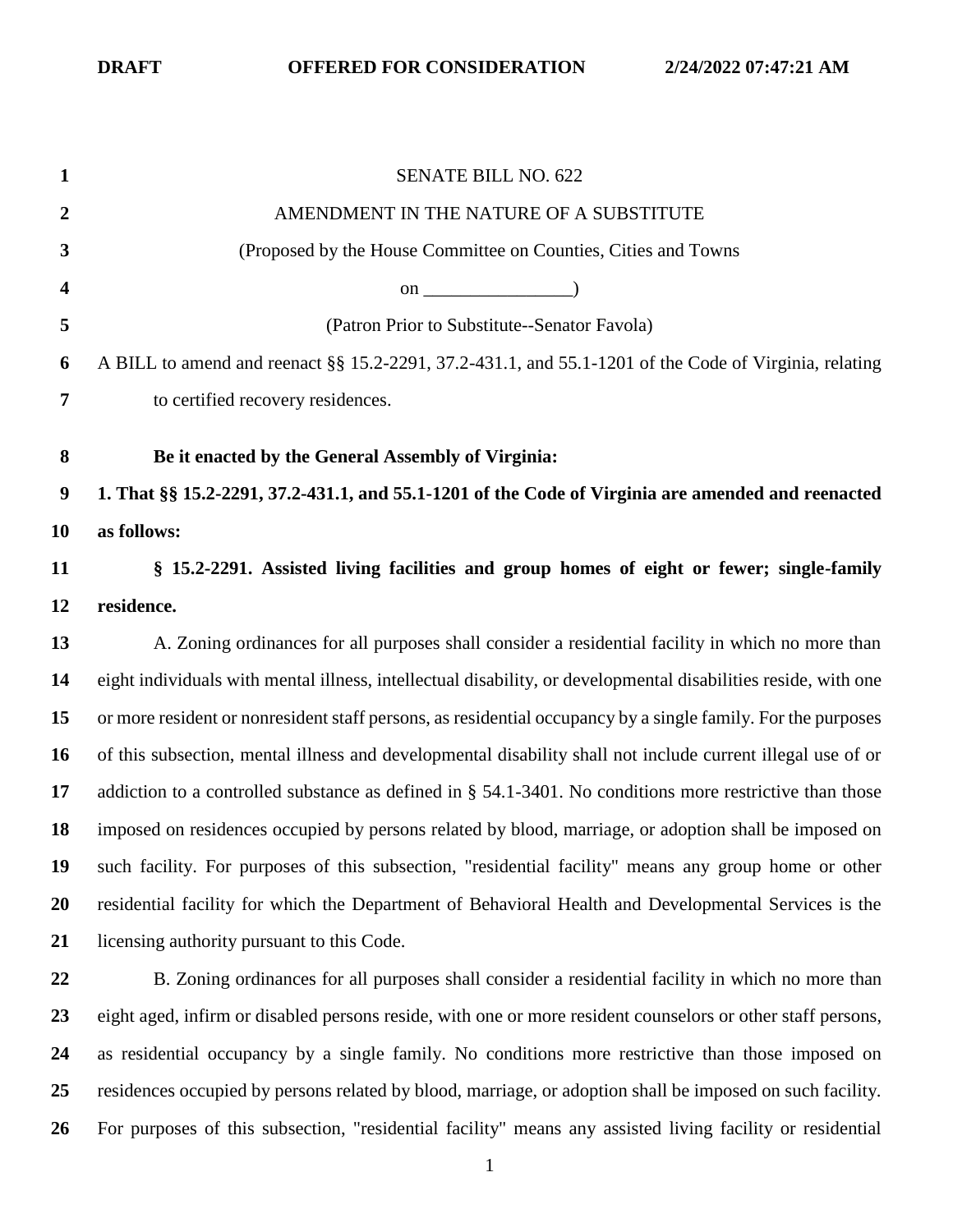| 27 | facility in which aged, infirm or disabled persons reside with one or more resident counselors or other          |
|----|------------------------------------------------------------------------------------------------------------------|
| 28 | staff persons and for which the Department of Social Services is the licensing authority pursuant to this        |
| 29 | Code.                                                                                                            |
| 30 | C. Zoning ordinances for all purposes shall consider a certified recovery residence, as defined in               |
| 31 | § 37.2-431.1, in which individuals with substance abuse disorder reside, either with or without one or           |
| 32 | more resident or nonresident staff persons, and in which a certifying entity verifies 50 square feet per bed     |
| 33 | per sleeping room as residential occupancy by a single family. No conditions more restrictive than those         |
| 34 | imposed on residences occupied by persons related by blood, marriage, or adoption shall be imposed on            |
| 35 | such certified recovery residence.                                                                               |
| 36 | § 37.2-431.1. Certified recovery residences.                                                                     |
| 37 | A. As used in this section:                                                                                      |
| 38 | "Certified recovery residence" means a recovery residence that has been certified by the                         |
| 39 | Department.                                                                                                      |
| 40 | "Credentialing entity" means a nonprofit organization that develops and administers professional                 |
| 41 | certification programs according to nationally recognized recovery housing standards of the National             |
| 42 | Alliance for Recovery Residences or standards endorsed by Oxford House, Inc.                                     |
| 43 | "Level of support" means the level of support and structure that a certified recovery residence                  |
| 44 | provides to residents, as specified in the standards of the National Alliance for Recovery Residences.           |
| 45 | "Recovery residence" means a housing facility that provides alcohol-free and illicit-drug-free                   |
| 46 | housing to individuals with substance abuse disorders and individuals with co-occurring mental illnesses         |
| 47 | and substance abuse disorders that does not include clinical treatment services.                                 |
| 48 | B. Every recovery residence shall disclose to each prospective resident whether the recovery                     |
| 49 | residence is a certified recovery residence and, if so, the credentialing entity. If the credentialing entity is |
| 50 | the National Alliance for Recovery Residences, the recovery residence shall disclose the level of support        |
| 51 | provided by the recovery residence. If the credentialing entity is Oxford House, Inc., the recovery              |
| 52 | residence shall disclose that the recovery residence is self-governed and unstaffed.                             |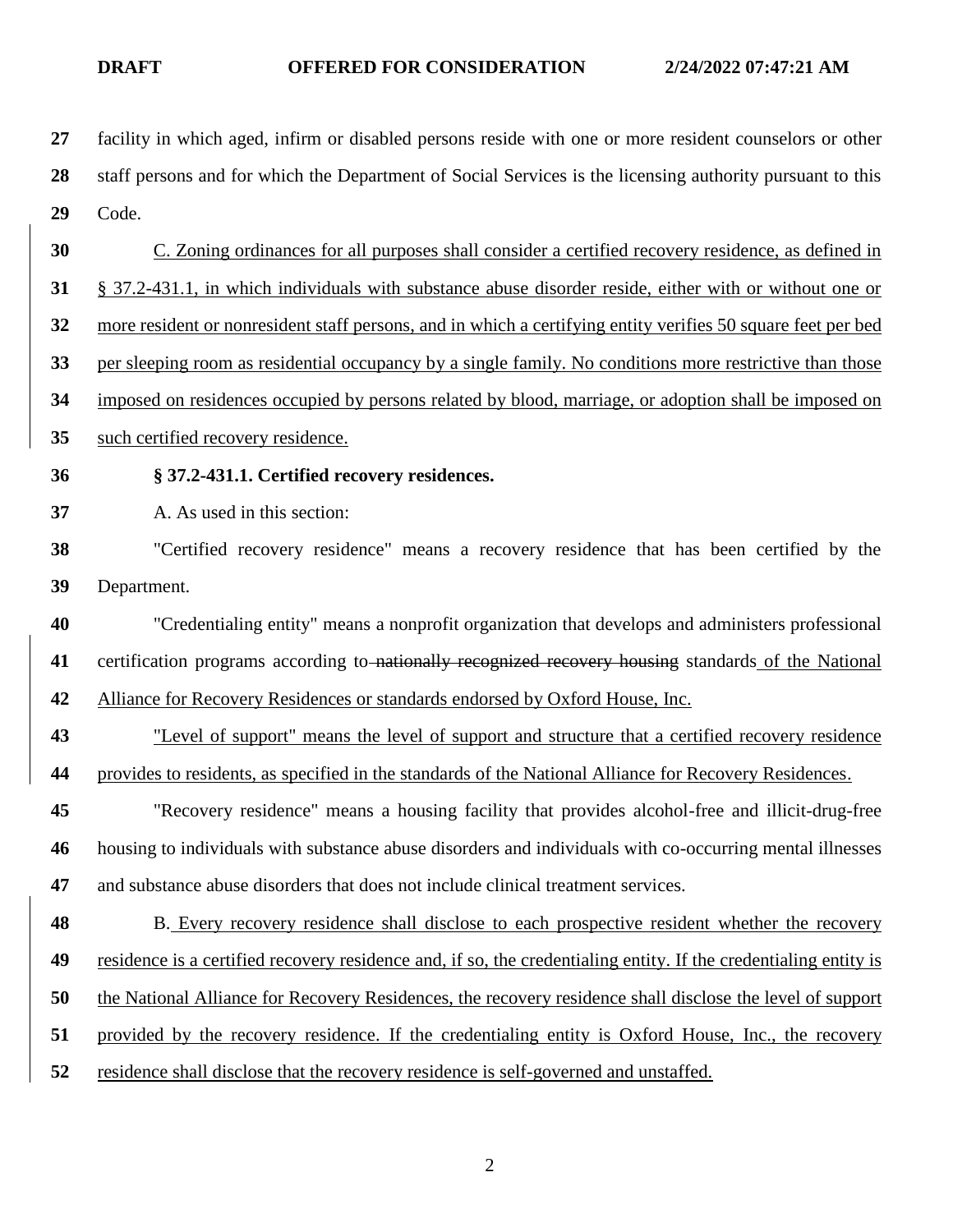C. No person shall advertise, represent, or otherwise imply to the public that a recovery residence or other housing facility is a certified recovery residence unless such recovery residence or other housing facility has been certified by the Department in accordance with regulations adopted by the Board. Such regulations may require accreditation by or membership in a credentialing agency as a condition of certification.

 D. All recovery residences housing individuals diagnosed with substance use disorder shall be certified by the Department in accordance with regulations adopted by the Board.

 C. E. The Department shall maintain a list of certified recovery residences on its website and shall provide (i) for each certified recovery residence included on such list, the credentialing entity; (ii) for certified recovery residences for which the National Alliance of Recovery Residences is the credentialing entity, the level of support provided by the recovery residence; and (iii) for certified recovery residences for which Oxford House, Inc., is the credentialing entity, a disclosure that the recovery residence is self-governed and unstaffed.

 **D.** F. The Department may institute civil proceedings in the name of the Commonwealth to enjoin any person from violating the provisions of this section and to recover a civil penalty of at least \$200 but no more than \$1,000 for each violation. Such proceedings shall be brought in the general district or circuit court for the county or city in which the violation occurred or where the defendant resides. Civil penalties assessed under this section shall be paid into the Behavioral Health and Developmental Services Trust Fund established in § 37.2-318.

## **§ 55.1-1201. Applicability of chapter; local authority.**

 A. This chapter shall apply to all jurisdictions in the Commonwealth and may not be waived or otherwise modified, in whole or in part, by the governing body of any locality or its boards or commissions or other instrumentalities or by the courts of the Commonwealth. Occupancy in a public housing unit or other housing unit that is a dwelling unit is subject to this chapter; however, if the provisions of this chapter are inconsistent with the regulations of the U.S. Department of Housing and Urban Development, such regulations shall control.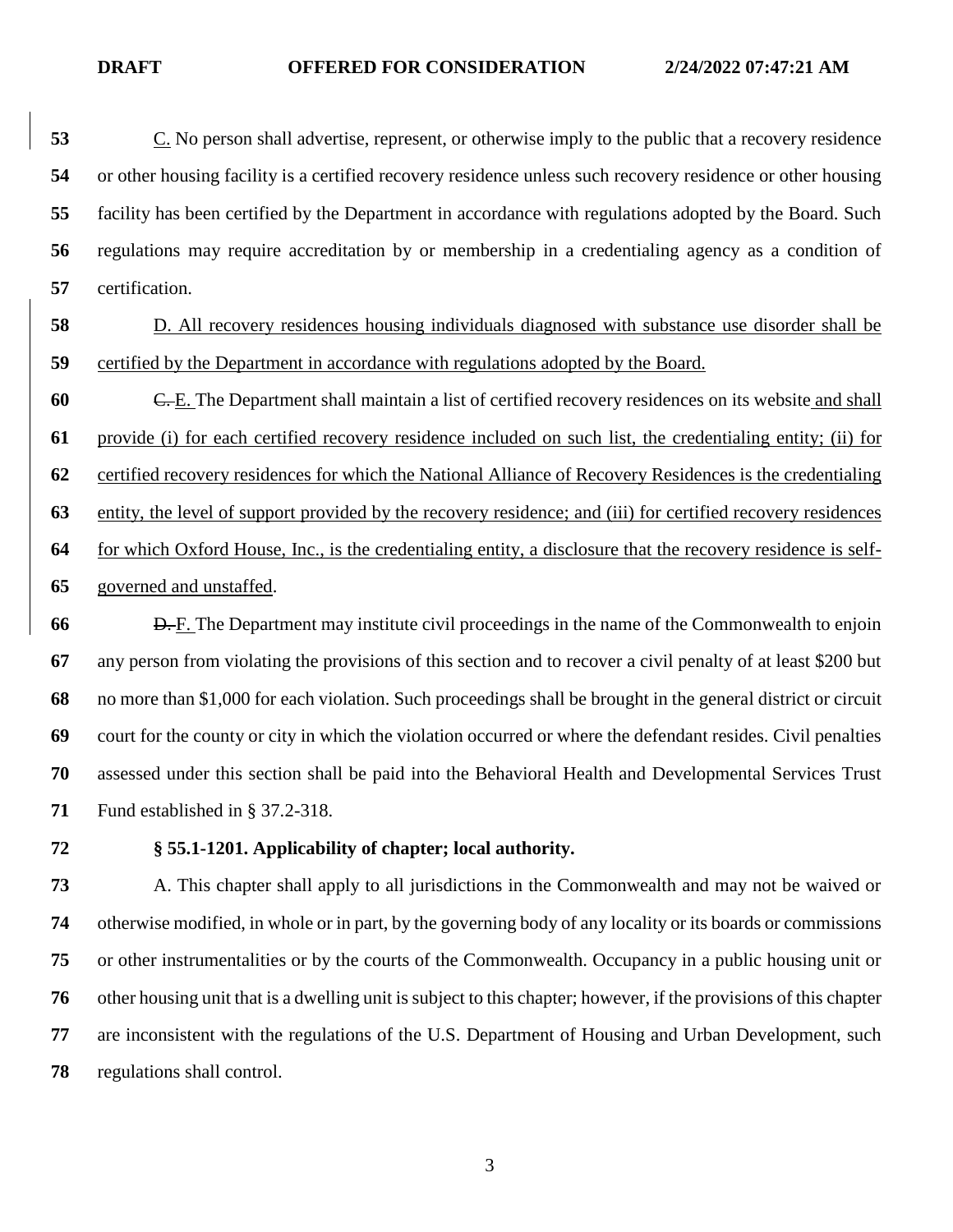| 79  | B. The provisions of this chapter shall apply to occupancy in all single-family and multifamily                 |
|-----|-----------------------------------------------------------------------------------------------------------------|
| 80  | dwelling units and multifamily dwelling units located in the Commonwealth.                                      |
| 81  | C. The following tenancies and occupancies are not residential tenancies under this chapter:                    |
| 82  | 1. Residence at a public or private institution, if incidental to detention or the provision of medical,        |
| 83  | geriatric, educational, counseling, religious, or similar services;                                             |
| 84  | 2. Occupancy by a member of a fraternal or social organization in the portion of a structure                    |
| 85  | operated for the benefit of the organization;                                                                   |
| 86  | 3. Occupancy by an owner of a condominium unit or a holder of a proprietary lease in a                          |
| 87  | cooperative;                                                                                                    |
| 88  | 4. Occupancy in a campground as defined in § 35.1-1;                                                            |
| 89  | 5. Occupancy by a tenant who pays no rent pursuant to a rental agreement;                                       |
| 90  | 6. Occupancy by an employee of a landlord whose right to occupancy in a multifamily dwelling                    |
| 91  | unit is conditioned upon employment in and about the premises or a former employee whose occupancy              |
| 92  | continues less than 60 days; $-$ or                                                                             |
| 93  | 7. Occupancy under a contract of sale of a dwelling unit or the property of which it is a part, if the          |
| 94  | occupant is the purchaser or a person who succeeds to his interest; or                                          |
| 95  | 8. Occupancy in a certified recovery residence as defined in § 37.2-431.1.                                      |
| 96  | D. The following provisions apply to occupancy in a hotel, motel, extended stay facility, etc.:                 |
| 97  | 1. A guest who is an occupant of a hotel, motel, extended stay facility, vacation residential facility,         |
| 98  | including those governed by the Virginia Real Estate Time-Share Act (§ 55.1-2200 et seq.),                      |
| 99  | boardinghouse, or similar transient lodging shall not be construed to be a tenant living in a dwelling unit     |
| 100 | if such person does not reside in such lodging as his primary residence. Such guest shall be exempt from        |
| 101 | this chapter, and the innkeeper or property owner, or his agent, shall have the right to use self-help eviction |
| 102 | under Virginia law, without the necessity of the filing of an unlawful detainer action in a court of            |
| 103 | competent jurisdiction and the execution of a writ of eviction issued pursuant to such action, which would      |
| 104 | otherwise be required under this chapter.                                                                       |